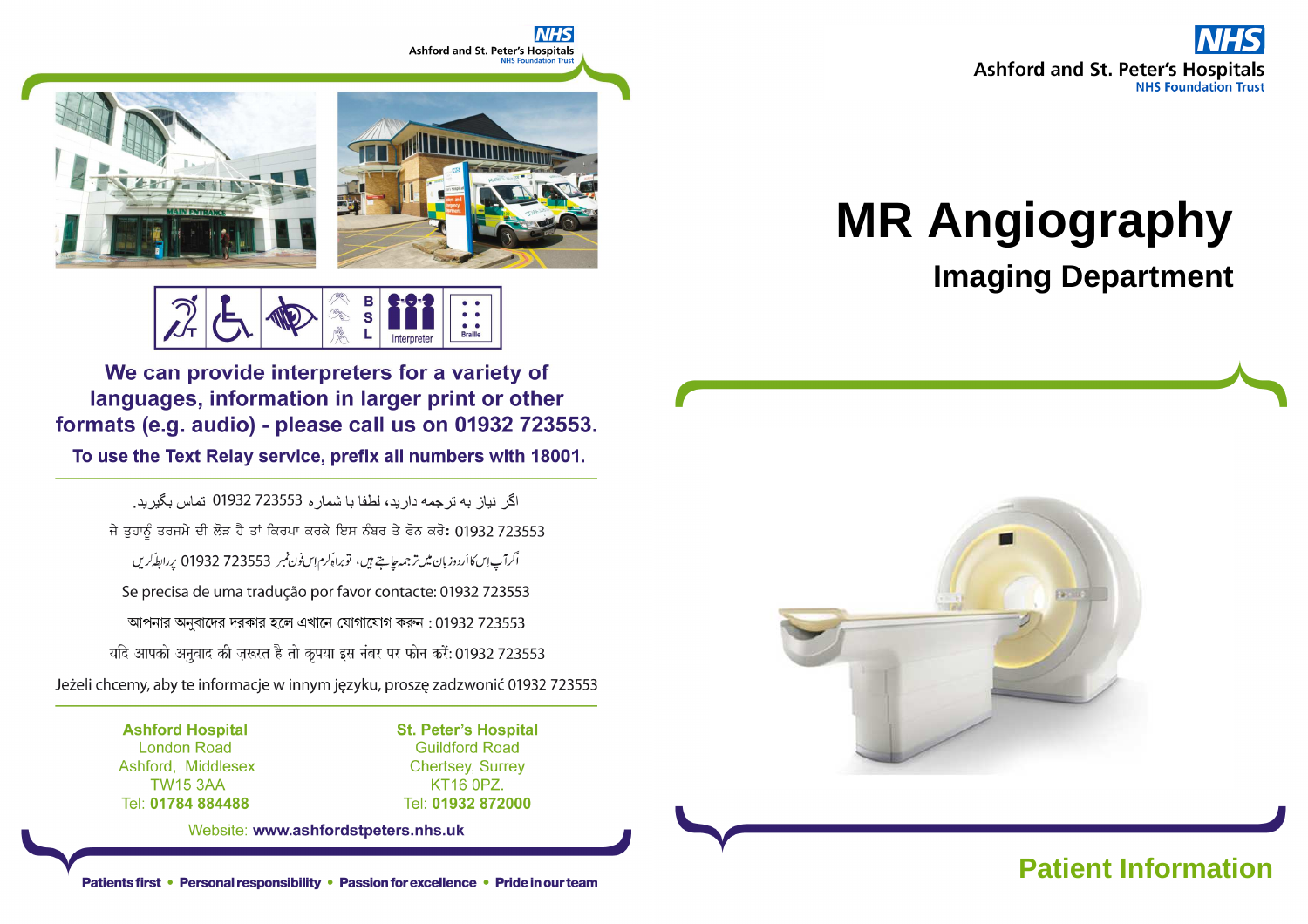## **MAGNETIC RESONANCE ANGIOGRAPHY (MRA)**

#### **What is MRA?**

An MRA scan is a relatively new technique for examining blood vessels in the body.

The advantages are that it is non-invasive, requiring only a simple intravenous injection or, in some instances, no injection at all. The other attraction is that it does not require any exposure to Ionising **Radiation** 

MRA uses a very strong magnetic field plus radio-frequency waves to excite hydrogen nuclei (protons) contained within water in the blood vessels. The excited hydrogen nuclei gradually lose their excess energy in the form of radio waves that can be detected by special receiving coils placed close to the body part being examined.

By using series of pulses of such energy before and after the injection of a special dye (gadolinium) which highlights blood vessels, and by digitally subtracting one set of images with dye and those without, an image can be built up which clearly shows the vessels.

#### **Further Information**

 We endeavour to provide an excellent service at all times, but should you have any concerns please, in the first instance, raise these with the Matron, Senior Nurse or Manager on duty.

 If they cannot resolve your concern, please contact our Patient Experience Team on 01932 723553 or email **asp-tr.patient.advice@nhs.net**. If you remain concerned, the team can also advise upon how to make a formal complaint.

**Author:** Dr Adeeb Alam **Department:** Imaging**Version:** 4 **Published:** Mar 2018 **Review:** Mar 2020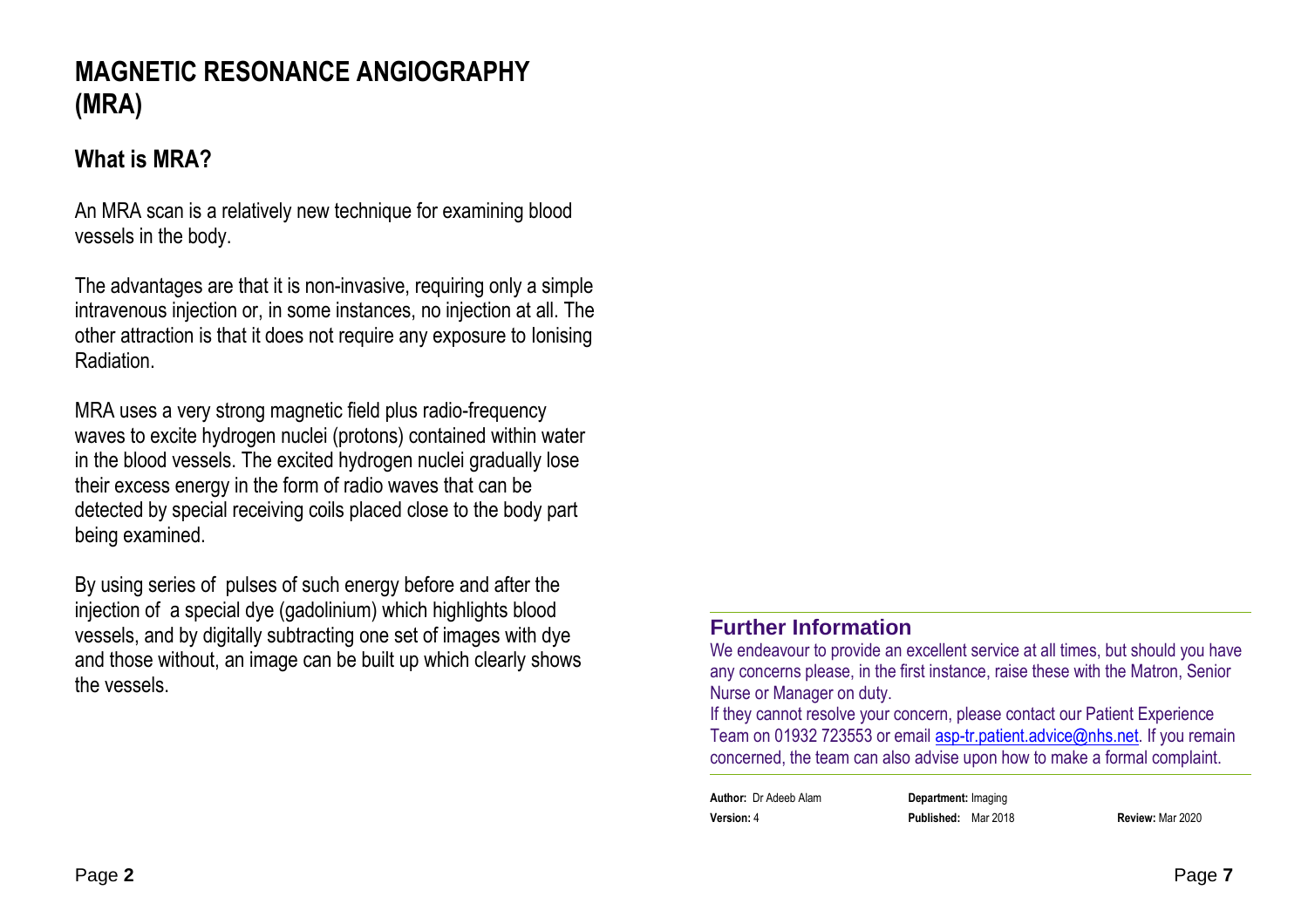If you are claustrophobic, you should inform staff. Usually, with the help and support of our experienced staff, you will be able to tolerate the scan. If not, you may ask your doctor to prescribe a sedative.

Once the scan is finished you are free to go home and no special precautions or aftercare is needed.

A computer reconstructs the images which are then examined by an x ray specialist (radiologist). A report is written and sent to the referring consultant.

#### **Are there any risks?**

No harmful effect of magnetic resonance has ever been demonstrated as there is no ionising radiation.

Despite this, to err on the side of absolute safety, it is not recommended to have MRA during the first trimester of pregnancy.

In a very small number of cases an allergic reaction has been described to the gadolinium injection, although this is nearly always minor (skin rash).

#### **Is there an alternative?**

Your consultant thinks an MRA is the best test for your particular problem, but there are a number of other ways of looking at blood vessels such as Doppler ultrasound, CT angiography and catheter angiography. Each test has its own strengths and weaknesses. Sometimes more than one scan is needed to arrive at a final diagnosis.

#### **The procedure itself**

This is an outpatient procedure. No special preparation is needed. You will be asked to attend 10-15 minutes before your appointment time to fill in a safety questionnaire.

MRI scanning is safe and painless. There are no known sideeffects.

You will be asked to lie on a narrow table, and receiving coils or pads may be placed around the region of interest. The table will then be moved into the scanning machine, which looks like a short tunnel, but is open at both ends. You will be given a buzzer which you can press to attract attention during the scan. You will be given ear plugs or headphones and will be offered a choice of music to listen to during the scan.

During the scan you will hear loud knocking noises, which occur in bursts during each imaging sequence. The radiographer will be able to see and hear you during the scan and can talk to you through an intercom.